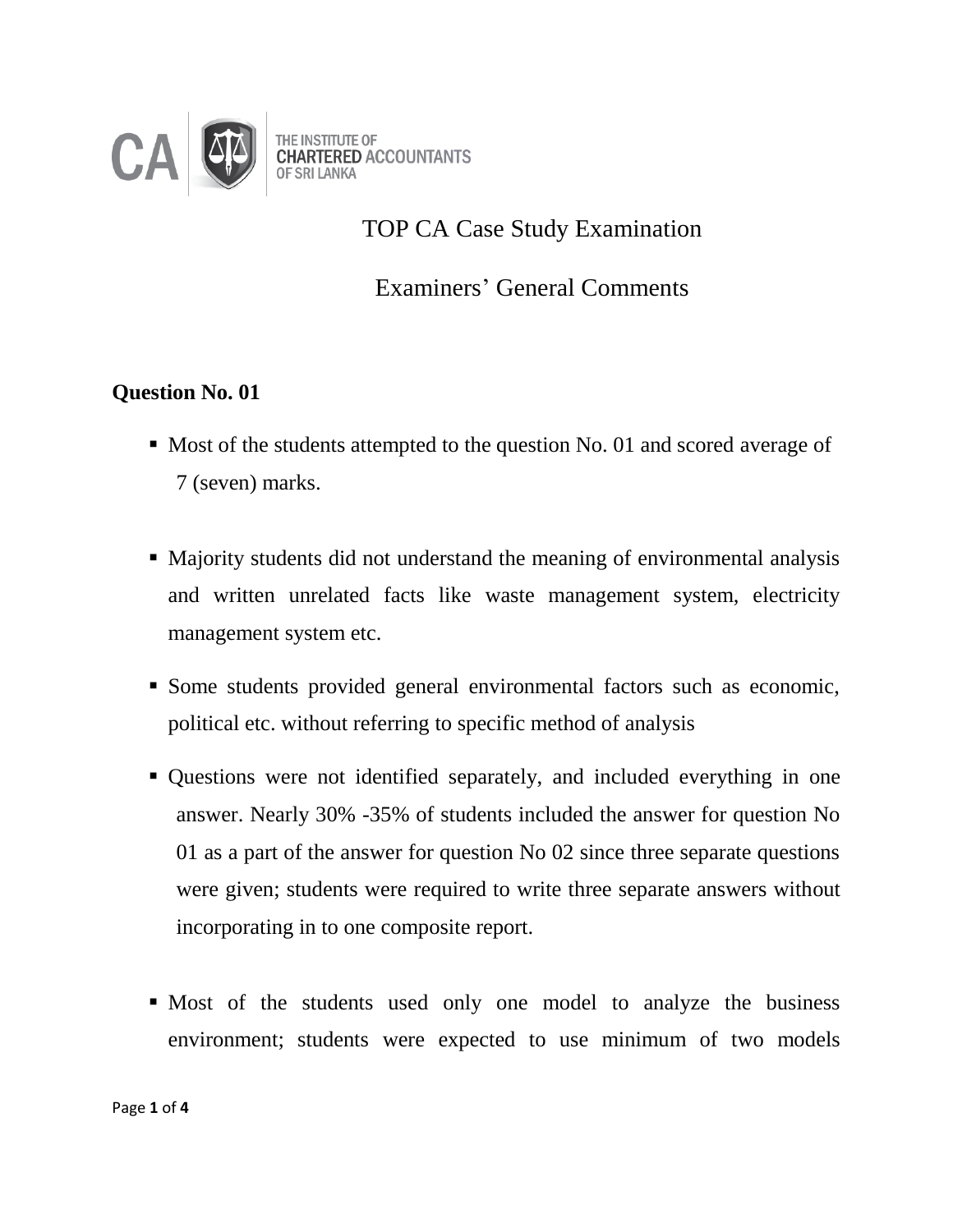PEST/PESTEL and SWOT which are mostly applicable to analyze overall aspect of business.

## **Question No. 02.**

- Highest amount of marks (65 Marks) were allocated to question No.02 and average of 32 (Thirty two) Scored by the students. Examiners expected students to evaluate two options namely acquisition of Rangiri hotel and construction of an Eco Friendly hotel at Anuradhapura.
- Students were required to appraise the Anuradhapura project using Net Present Value method while Pay Back and Accounting Rate of Return could have been used.
- Most of the students did not calculate accurate room revenue of the project and not recorded given expenses in the relevant period. Further students used Bank loan rate of 16% given in the question as discount rate without considering adjusted WACC.
- Students were expected to evaluate Rangiri Hotel acquisition by using Dividend Growth Model and Free Cash Flow Method and both findings should be used to derive the conclusion. But very few students used Dividend Growth Model as a technique of valuing the business. Most of the students did not identify dividend paid by the company considering the difference of retained earnings and profit for the period.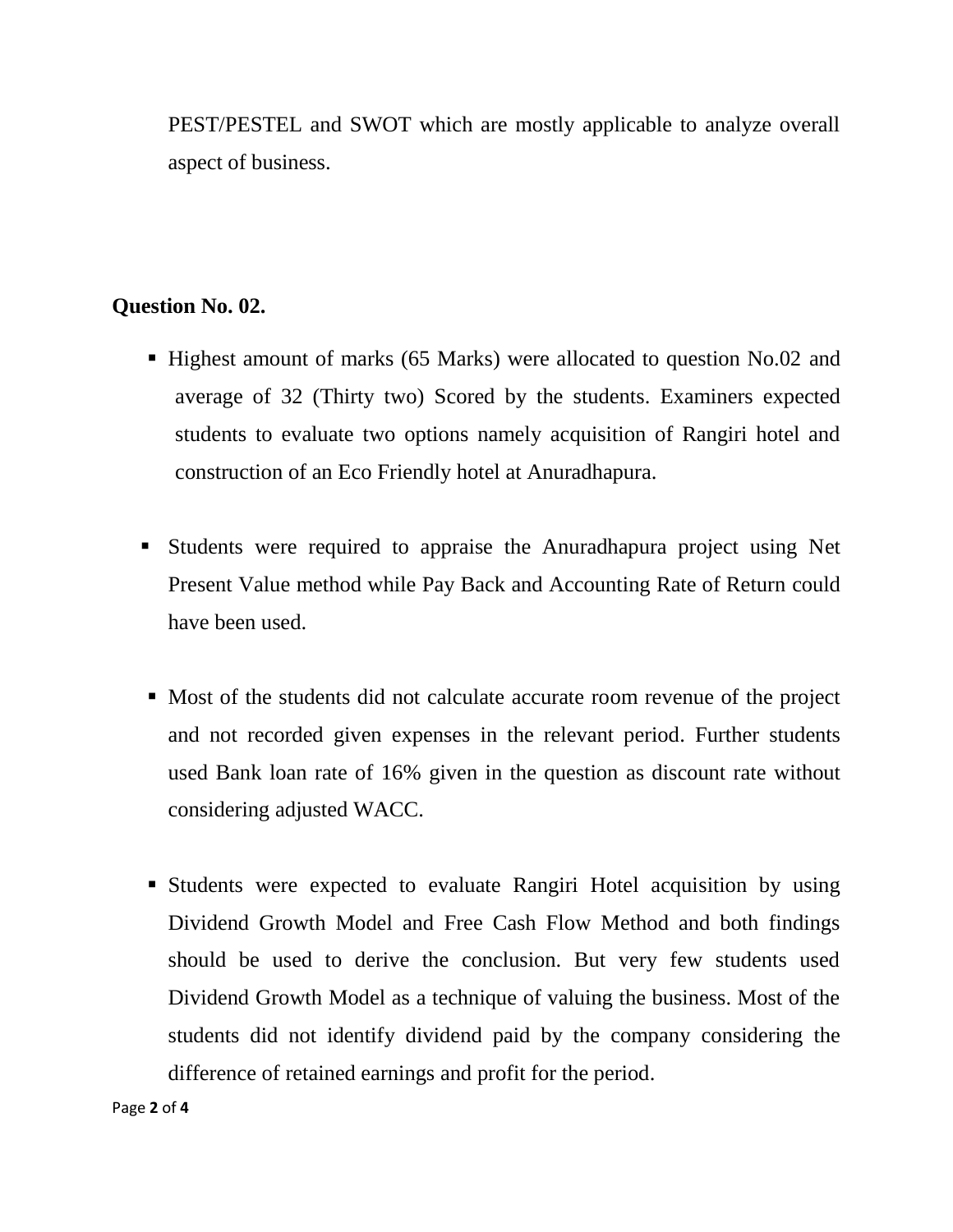- $\blacksquare$  Most of students used Industry cost of equity (26%) without considering accurate cost of capital of 23% -24%.
- Price Earning (PE) valuation method which is not much appropriate for the given scenario was used with lot of hypothetical assumptions to evaluate the Rangiri hotel acquisition.
- Most of the students were unable to provide reasonable justification while considering their calculations/answers. General conclusions were drawn and some candidates provided unacceptable conclusions. For example while NPV is negative, students concluded that project is accepted by considering future prospects of the industry.
- Most of the students did not provide other factors that can be used to rationalize their conclusion. Further students did not provide advantages and disadvantages of each project.
- Some students did not identify main two projects provided by the examiner and unnecessarily discussed about other business options such as BPO and Health care sector.

## **Question No. 03.**

• Most of the students successfully attempted for this question and earned average marks of 9 (nine).